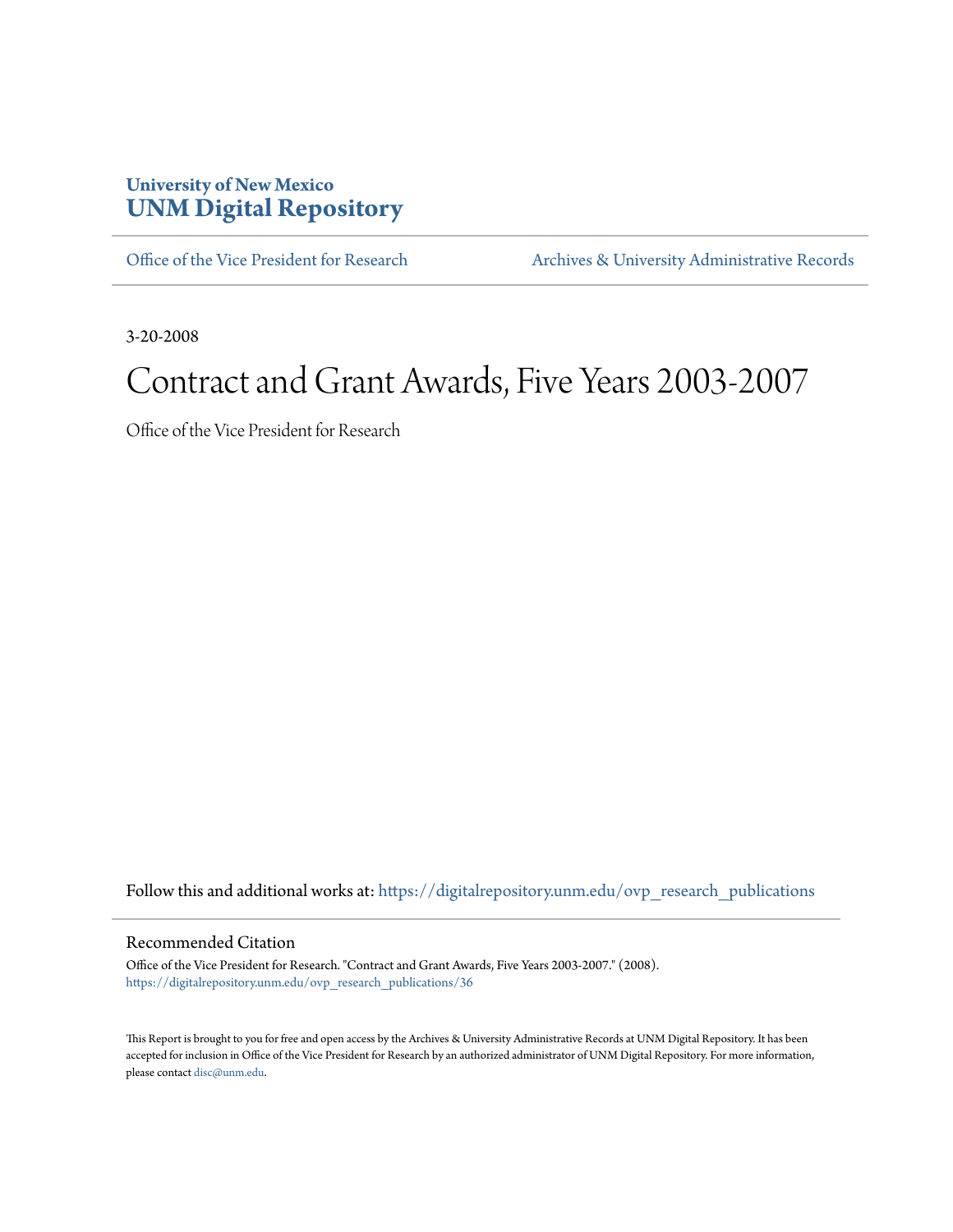## **Contract and Grant AwardsFive Years - FY2003 - FY2007, plus first 6 mo. FY2008 Main Campus and Branches (does not include Health Sciences Center or Financial Aid)**

| <b>VP/College</b>                           |                                             | First 6 mo.    |               |               |               |               |               |              |
|---------------------------------------------|---------------------------------------------|----------------|---------------|---------------|---------------|---------------|---------------|--------------|
|                                             | Department/Unit                             | <b>FY 2008</b> | <b>FY2007</b> | <b>FY2006</b> | <b>FY2005</b> | <b>FY2004</b> | <b>FY2003</b> | <b>Total</b> |
| Anderson Schools of Management              | Anderson Schools of Management              | 306,868        | 355,290       | 360,158       | 357,210       | 818,058       | 89,475        | 2,287,059    |
| <b>Anderson Schools of Management Total</b> |                                             | 306,868        | 355,290       | 360,158       | 357,210       | 818,058       | 89,475        | 2,287,059    |
| <b>Branch Campuses</b>                      | Gallup Branch                               | 2,046,226      | 1,977,311     | 3,686,097     | 2,679,636     | 2,518,838     | 2,901,188     | 15,809,296   |
| <b>Branch Campuses</b>                      | Los Alamos Branch                           | 711,914        | 594,873       | 596,502       | 312,549       | 392,325       | 409,775       | 3,017,938    |
| <b>Branch Campuses</b>                      | <b>Taos Education Center</b>                | 777,036        | 717,683       | 910,168       | 1,303,943     | 1,206,932     | 1,120,096     | 6,035,858    |
| <b>Branch Campuses</b>                      | Valencia Branch                             | 2,607,363      | 2,486,462     | 2,613,516     | 3,721,531     | 2,425,496     | 2,442,557     | 16,296,925   |
| <b>Branch Campuses Total</b>                |                                             | 6,142,539      | 5,776,329     | 7,806,283     | 8,017,659     | 6,543,591     | 6,873,616     | 41,160,017   |
| College of Arts & Sciences                  | <b>American Studies</b>                     |                |               |               |               | 29,977        | 24,000        | 53,977       |
| College of Arts & Sciences                  | Anthropology                                | 1,328,252      | 497,995       | 702,409       | 783,393       | 321,328       | 345,203       | 3,978,580    |
| College of Arts & Sciences                  | Biology                                     | 6,288,534      | 8,461,962     | 12,079,271    | 11,939,800    | 13,112,632    | 7,775,716     | 59,657,915   |
| College of Arts & Sciences                  | <b>Center for Advanced Studies</b>          | 232,360        | 1,155,624     | 249,189       | 2,396,255     | 2,241,178     | 1,208,509     | 7,483,115    |
| College of Arts & Sciences                  | Center for Evolutionary & Theoretical In    | 610,224        | 2,793,751     | 2,143,997     |               |               |               | 5,547,972    |
| College of Arts & Sciences                  | Center for Research in Ecological Studi     | 311,048        | 1,209,357     | 577,584       | 414,351       | 100,000       | 100,000       | 2,712,340    |
| College of Arts & Sciences                  | Chemistry                                   | 1,361,113      | 2,071,177     | 3,442,781     | 2,943,782     | 2,927,122     | 2,453,505     | 15,199,480   |
| College of Arts & Sciences                  | College of Arts & Sciences                  | 25,000         | 25,000        | 488,608       | 448,608       | 366,090       | 102,626       | 1,455,932    |
| College of Arts & Sciences                  | Communication & Journalism                  |                |               | 2,000         | (12, 458)     |               | 18,021        | 7,563        |
| College of Arts & Sciences                  | Earth & Planetary Sciences                  | 1.201.676      | 2,769,822     | 2,500,421     | 2,732,321     | 3,413,676     | 2,401,735     | 15,019,651   |
| College of Arts & Sciences                  | Earth Data Analysis Center                  | 411,807        | 1,400,121     | 1,517,425     | 1,009,246     | 1,732,396     | 680,978       | 6,751,973    |
| College of Arts & Sciences                  | Economics                                   | 296,767        | 735,856       | 801,273       | 459,485       | 774,170       | 199,850       | 3,267,401    |
| College of Arts & Sciences                  | English                                     | 19,000         | 2,000         | 5,000         | 2,000         | 3,418         |               | 31,418       |
| College of Arts & Sciences                  | Foreign Langs & Literatures                 |                | 5,500         |               | 24,675        |               |               | 30,175       |
| College of Arts & Sciences                  | Geography                                   |                | 39,500        | 49,920        | 191,057       | 87,325        | 86,746        | 454,548      |
| College of Arts & Sciences                  | History                                     |                |               |               | 44,500        |               | 86,215        | 130,715      |
| College of Arts & Sciences                  | Institute for American Indian Research      |                |               | 15,000        | 42,000        |               |               | 57,000       |
| College of Arts & Sciences                  | Institute for Medieval Studies              | 4,049          |               | 7,702         |               |               | 9,750         | 21,501       |
| College of Arts & Sciences                  | Institute of Meteoritics                    | 193,090        | 1,854,252     | 1,766,546     | 936,255       | 1,282,471     | 1,116,225     | 7,148,839    |
| College of Arts & Sciences                  | International Studies Institute             |                | 62,000        |               |               |               |               | 62,000       |
| College of Arts & Sciences                  | Linguistics                                 |                | 99,292        | 232,990       | 3,500         | 3,000         | 10,480        | 349,262      |
| College of Arts & Sciences                  | <b>Mathematics &amp; Statistics</b>         | 574,624        | 1,902,094     | 834,348       | 557,989       | 1,773,578     | 1,541,643     | 7,184,276    |
| College of Arts & Sciences                  | <b>Maxwell Museum</b>                       | 166,441        | 84,659        | 13,400        | 19,650        | 32,991        | 49,262        | 366,403      |
| College of Arts & Sciences                  | Office of Contract Archeology               | 1,222,644      | 800,717       | 3,807,781     | 846,893       | 898,523       | 1,612,881     | 9,189,439    |
| College of Arts & Sciences                  | Philosophy                                  | 100,000        | 126,654       | 3,946         | 103,320       | (5,000)       | 194,001       | 522,921      |
| College of Arts & Sciences                  | Physics and Astronomy                       | 2,114,056      | 3,643,990     | 7,466,733     | 10,045,804    | 3,731,862     | 4,101,073     | 31,103,518   |
| College of Arts & Sciences                  | Political Science/Institute for Public Poli | 261,315        | 435,164       | 424,677       | 651,418       | 994,426       | 677,562       | 3,444,562    |
| College of Arts & Sciences                  | Psychology                                  | 708,552        | 1,028,917     | 1,016,100     | 1,207,550     | 2,248,623     | 1,505,285     | 7,715,027    |
| College of Arts & Sciences                  | <b>Religious Studies</b>                    |                | 992,964       | 33,522        | 58,079        | 41,036        | 25,336        | 1,150,937    |
| College of Arts & Sciences                  | Sociology/Inst. for Social Research         | 2,069,235      | 770,295       | 695,708       | 349,773       | 1,506,016     | 1,444,952     | 6,835,979    |
| College of Arts & Sciences                  | Spanish & Portuguese                        |                |               |               |               | 21,428        | 24,000        | 45,428       |
| College of Arts & Sciences                  | Speech and Hearing Sciences                 | 127,552        | 186.612       | 129.631       | 153,349       |               | 243,658       | 840,802      |

Ann Powell 03/20/08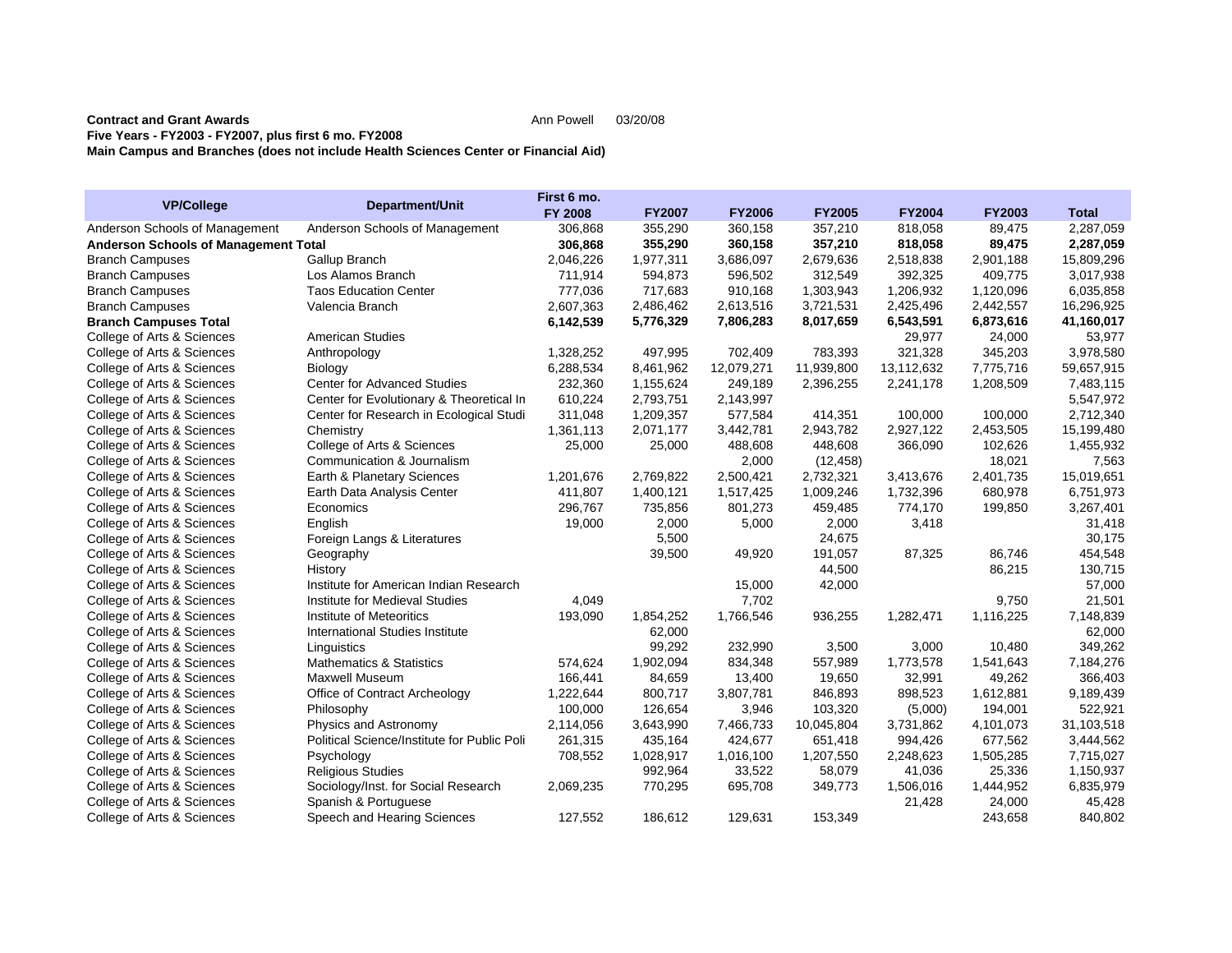| <b>College of Arts &amp; Sciences Total</b>        |                                              | 19,627,339 | 33, 155, 275 | 41,007,962 | 38,352,595 | 37,638,266 | 28,039,212 | 197,820,649 |
|----------------------------------------------------|----------------------------------------------|------------|--------------|------------|------------|------------|------------|-------------|
| College of Education                               | Center for Family and Community Partnerships |            | 47,250       | 276,168    | 25,000     | 135,800    | 2,739,711  | 3,223,929   |
| College of Education                               | College of Education                         | 2,944,980  | 2,257,418    | 3,122,932  | 7,454,353  | 7,972,740  | 479,929    | 24,232,352  |
| College of Education                               | Educ. Leadership & Orig. Learning            | 142,018    | 127,523      | 180,000    | 439,131    | 739,008    | 914,141    | 2,541,821   |
| College of Education                               | <b>Educational Specialties</b>               |            | 211,520      | 956,707    | 586,043    | 717,537    | 1,119,966  | 3,591,773   |
| College of Education                               | Family Development Program                   | 6,250      |              | 134,000    | 16,365     | 262,500    | 65,397     | 484,512     |
| College of Education                               | Individual, Family, & Comm. Educ.            | 381,380    | 747,484      | 707,769    | 775,802    | 1,257,803  | 636,510    | 4,506,748   |
| College of Education                               | Lang., Lit., & Sociocultural Studies         | 159,953    | 345,787      | 59,963     | 105,209    |            | 32,000     | 702,912     |
| College of Education                               | <b>Multicultural Education Center</b>        | 299,965    | 238,774      | 489,400    | 478,497    | 972,158    | 1,323,425  | 3,802,219   |
| College of Education                               | Physical Performance & Development           | 7,000      | 166,488      | 144,646    | 150,007    | 104,011    | 90,664     | 662,816     |
| College of Education                               | <b>Teacher Education</b>                     | 317,646    | 18,700       | 48,696     | 975,405    | 75,000     |            | 1,435,447   |
| College of Education                               | Technology and Education Center              |            |              |            |            | 167,990    | 944,313    | 1,112,303   |
| College of Education                               | <b>UNM/APS Partnerships</b>                  |            |              |            |            | 97,488     | 3,450,339  | 3,547,827   |
| <b>College of Education Total</b>                  |                                              | 4,259,192  | 4,160,944    | 6,120,281  | 11,005,812 | 12,502,035 | 11,796,395 | 49,844,659  |
| College of Fine Arts                               | Art & Art History                            |            | 3,200        |            |            |            |            | 3,200       |
| College of Fine Arts                               | Art Museum                                   | 4,159      |              |            | 4,318      | 176,529    | 1,775      | 186,781     |
| College of Fine Arts                               | Arts of the Americas Institute               |            | 20,000       |            | 2,000      | 30,500     |            | 52,500      |
| College of Fine Arts                               | Arts Technology Center                       |            |              |            |            | 409,764    | 229,736    | 639,500     |
| College of Fine Arts                               | College of Fine Arts                         |            | 40,000       |            |            | 35,784     |            | 75,784      |
| College of Fine Arts                               | Music                                        |            |              | 10,000     |            |            |            | 10,000      |
| College of Fine Arts                               | <b>Tamarind Institute</b>                    |            |              | 45,000     |            | 85,000     |            | 130,000     |
| College of Fine Arts                               | Theatre & Dance                              |            | 10,000       |            |            |            | 2,000      | 12,000      |
| <b>College of Fine Arts Total</b>                  |                                              | 4,159      | 73,200       | 55,000     | 6,318      | 737,577    | 233,511    | 1,109,765   |
| <b>President's Office</b>                          | <b>President's Office</b>                    |            |              |            |            | 50,000     |            | 50,000      |
| <b>President's Office Total</b>                    |                                              |            |              |            |            | 50,000     |            | 50,000      |
| School of Architecture & Planning                  | School of Architecture & Planning            | 249,696    | 153,066      | 272,389    | 159,289    | 142,489    | 189,854    | 1,166,783   |
| <b>School of Architecture &amp; Planning Total</b> |                                              | 249,696    | 153,066      | 272,389    | 159,289    | 142,489    | 189,854    | 1,166,783   |
| School of Engineering                              | Alliance for Transportation Research         | 1,788,326  | 389,521      | 350,499    | 607,926    | 1,126,023  | 499,742    | 4,762,037   |
| School of Engineering                              | Center for Biomedical Engineering            | 1,672,799  | 1,597,500    | 455,691    | 100,000    |            |            | 3,825,990   |
| School of Engineering                              | Chemical & Nuclear Engineering               | 754,721    | 1,466,482    | 851,201    | 1,647,110  | 3,888,596  | 1,775,527  | 10,383,637  |
| School of Engineering                              | Civil Engineering                            | 985,758    | 2,802,973    | 1,911,324  | 1,644,625  | 1,804,434  | 1,384,888  | 10,534,002  |
| School of Engineering                              | <b>Computer Science</b>                      | 2,366,567  | 2,446,450    | 3,272,572  | 3,214,519  | 3,711,398  | 3,031,044  | 18,042,550  |
| School of Engineering                              | Electrical & Computer Engineering            | 1,515,233  | 2,456,199    | 5,751,638  | 3,767,409  | 3,330,911  | 3,145,627  | 19,967,017  |
| School of Engineering                              | <b>Engineering Student Programs</b>          |            |              | 50,000     |            |            |            | 50,000      |
| School of Engineering                              | <b>IGERT</b>                                 |            | 650,000      | 500,000    |            |            |            | 1,150,000   |
| School of Engineering                              | Inst for Space Nuclear Power                 | (40, 024)  | 189,322      | 145,477    | 346,025    | 640,764    | 301,179    | 1,582,743   |
| School of Engineering                              | Manuf Engineering & Indust Rel               | 1,125,491  | 2,160,250    | 1,758,860  | 1,532,000  | 1,959,105  | 1,006,852  | 9,542,558   |
| School of Engineering                              | <b>Mechanical Engineering</b>                | 1,141,065  | 1,309,836    | 1,434,847  | 1,111,276  | 704,873    | 622,256    | 6,324,153   |
| School of Engineering                              | Multicultural Engineering Program            | 38,537     | 573,227      | 383,065    | 1,012,478  | 693,938    | 582,828    | 3,284,073   |
| School of Engineering                              | Native American Programs SOE                 |            |              |            |            | 43,000     | 50,000     | 93,000      |
| School of Engineering                              | <b>NET-WERC</b>                              |            |              |            |            |            | 153,595    | 153,595     |
| School of Engineering                              | NM Engineering Research Institute            |            | 479,264      | 369,911    | 326,457    | 990,638    | 279,601    | 2,445,871   |
| School of Engineering                              | <b>PURSUE</b>                                |            |              |            |            |            | 498,619    | 498,619     |
| School of Engineering                              | School of Engineering, Dean's Office         | 581,396    | 540,069      | 1,258,852  | 839,542    | 1,184,534  |            | 4,404,393   |
| <b>School of Engineering Total</b>                 |                                              | 11,929,869 | 17,061,093   | 18,493,937 | 16,149,367 | 20,078,214 | 13,331,758 | 97,044,238  |
| School of Law                                      | Institute of Public Law                      | 1,620,455  | 2,032,584    | 1,863,780  | 1,348,456  | 1,353,513  | 1,085,173  | 9,303,961   |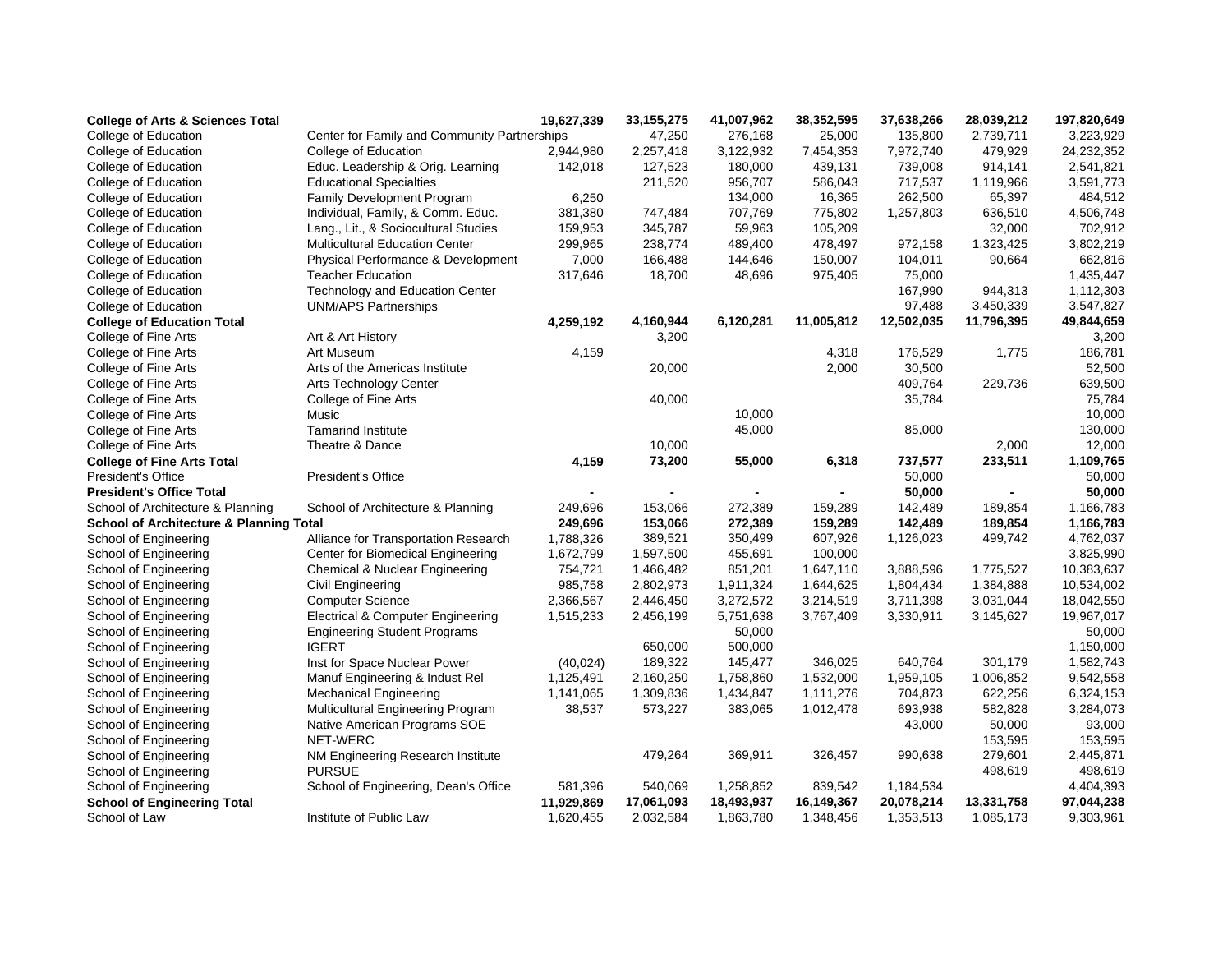| School of Law                                                            | School of Law                                                                 | 1,826,100  | 838,106    | 1,593,817  | 235,235    | 253,316    | 120,139    | 4,866,713   |
|--------------------------------------------------------------------------|-------------------------------------------------------------------------------|------------|------------|------------|------------|------------|------------|-------------|
| School of Law                                                            | <b>Utton Center</b>                                                           |            |            | 30,000     | 28,000     | 7,500      |            | 65,500      |
| <b>School of Law Total</b>                                               |                                                                               | 3,446,555  | 2,870,690  | 3,487,597  | 1,611,691  | 1,614,329  | 1,205,312  | 14,236,174  |
| School of Medicine                                                       | <b>Internal Medicine</b>                                                      |            |            | 54,008     |            | 45,000     | 25,000     | 124,008     |
| School of Medicine                                                       | Pathology                                                                     | 40.000     | 40,000     |            |            |            |            | 80,000      |
| <b>School of Medicine Total</b>                                          |                                                                               | 40,000     | 40,000     | 54,008     |            | 45,000     | 25,000     | 204,008     |
| School of Public Administration                                          | School of Public Administration                                               | 5,040      | 56,726     | 10,247     |            | 170,612    | 365,283    | 607,908     |
| <b>School of Public Administration Total</b>                             |                                                                               | 5,040      | 56,726     | 10,247     |            | 170,612    | 365,283    | 607,908     |
| <b>University College</b>                                                | Center for Entrepreneurship and Innovation                                    |            | 25,000     |            |            |            |            | 25,000      |
| <b>University College</b>                                                | Water Resources Program                                                       |            | 183,382    |            | 164,689    |            | 254,999    | 603,070     |
| <b>University College Total</b>                                          |                                                                               |            | 208,382    |            | 164,689    |            | 254,999    | 628,070     |
| University of New Mexico - Health Scier College of Pharmacy              |                                                                               |            |            | 84,100     |            |            |            | 84,100      |
| University of New Mexico - Health Sciel HSC Library                      |                                                                               |            |            |            | 4,564      |            |            | 4,564       |
| <b>Health Sciences Center Total</b>                                      |                                                                               |            |            | 84,100     | 4,564      |            |            | 88,664      |
|                                                                          | Vice President for Research and Econo Bur of Business & Economic Research     | 162,505    | 921,833    | 509,709    | 709,286    | 551,128    | 718,137    | 3,572,598   |
|                                                                          | Vice President for Research and Econo Center for Science, Technology & Policy |            |            |            | 300,000    |            |            | 300,000     |
|                                                                          | Vice President for Research and Econo Center on Alcoholism, Substance Abus    | 5,556,893  | 6,209,323  | 7,671,125  | 8,173,814  | 6,091,828  | 6,146,639  | 39,849,622  |
| Vice President for Research and Econo Ctr for High Technology Materials  |                                                                               | 4,534,803  | 5,619,422  | 6,647,851  | 9,583,334  | 8,077,796  | 5,344,461  | 39,807,667  |
| Vice President for Research and Econo Ctr for Micro-Engineered Materials |                                                                               | 1,895,631  | 2,855,144  | 2,690,115  | 1,626,965  | 978,129    | 2,883,129  | 12,929,113  |
| Vice President for Research and Econo Division of Goverment Research     |                                                                               | 472,200    | 474,940    | 553,640    | 376,240    | 422,280    | 399,125    | 2,698,425   |
|                                                                          | Vice President for Research and Econo High Perf Comp & Educ Research Ctr      |            |            |            | 721        | 504,590    | 785,451    | 1,290,762   |
|                                                                          | Vice President for Research and Econo Ibero-American Science and Technology   |            |            | 14,140     | 14,140     |            |            | 28,280      |
| Vice President for Research and Econo Industrial Security Department     |                                                                               |            | 11,810     | 5,904      | 19,351     |            | 74,442     | 111,507     |
| Vice President for Research and Econo Microelectronics Research Center   |                                                                               |            |            |            |            |            | (118,980)  | (118,980)   |
| Vice President for Research and Econo NM Science Fair                    |                                                                               |            | 10,000     | 10,500     | 10,500     | 10,500     | 10,000     | 51,500      |
| Vice President for Research and Econg Office of Research Services        |                                                                               |            | 102,740    |            |            |            |            | 102,740     |
|                                                                          | Vice President for Research and Econo VP for Research and Economic Develo     | 2,213,138  | 10,392,407 | 10,093,643 | 11,926,333 | 9,205,830  | 5,365,429  | 49,196,780  |
| <b>VP Research and Economic Dev. Total</b>                               |                                                                               | 14,835,170 | 26,597,619 | 28,196,627 | 32,740,684 | 25,842,081 | 21,607,833 | 149,820,014 |
| <b>VP Academic Affairs</b>                                               | <b>Academic Affairs</b>                                                       | 451,958    | 40,150     |            |            |            |            | 492,108     |
| <b>VP Academic Affairs</b>                                               | <b>Center for Regional Studies</b>                                            | 27,000     |            |            | 4,150      | 5,850      |            | 37,000      |
| <b>VP Academic Affairs</b>                                               | <b>Continuing Education</b>                                                   | 252,950    | 553,948    | 303,597    | 1,697,878  | 4,955,859  | 3,646,936  | 11,411,168  |
| <b>VP Academic Affairs</b>                                               | <b>Extended University</b>                                                    | 160,000    | 81,500     | 38,000     | 603,402    | 259,600    |            | 1,142,502   |
| <b>VP Academic Affairs</b>                                               | <b>Graduate Studies</b>                                                       | 230,430    | 319,322    | 770,024    | 219,894    | 224,469    | 233,233    | 1,997,372   |
| <b>VP Academic Affairs</b>                                               | International Programs & Studies                                              |            |            |            | 20,000     | 15,000     |            | 35,000      |
| <b>VP Academic Affairs</b>                                               | <b>KUNM-FM</b>                                                                | 489,942    | 327,185    | 387,541    | 382,457    | 240,681    | 222,589    | 2,050,395   |
| <b>VP Academic Affairs</b>                                               | Latin American and Iberian Institute                                          | 95,456     | 271,076    | 869,922    | 219,966    | 480,312    | 630,307    | 2,567,039   |
| <b>VP Academic Affairs</b>                                               | Native American Programs                                                      | 96,600     | 92,000     | 15,000     | 182,000    | 253,419    | 88,633     | 727,652     |
| <b>VP Academic Affairs</b>                                               | <b>Native American Studies</b>                                                |            | 5,600      | 275,560    | 311,661    | 5,000      | 63,936     | 661,757     |
| <b>VP Academic Affairs</b>                                               | <b>NINLHE</b>                                                                 |            | 10,000     | 160,000    | 25,000     | 110,000    | 95,000     | 400,000     |
| <b>VP Academic Affairs</b>                                               | Robert Wood Johnson Center for Healt                                          | (90, 581)  | 10,300,514 |            |            |            |            | 10,209,933  |
| <b>VP Academic Affairs</b>                                               | SW Hispanic Research Institute                                                | 326,209    | 435,818    | 500,000    |            | 7,000      |            | 1,269,027   |
| <b>VP Academic Affairs</b>                                               | University Honors Program                                                     |            |            | 114,140    |            |            |            | 114,140     |
| VP Academic Affairs                                                      | <b>University Libraries</b>                                                   |            |            | 24,000     | 116,130    |            |            | 580,578     |
| <b>VP Academic Affairs</b>                                               | <b>University Press</b>                                                       |            |            |            |            | 440,448    | 2,500      | 2,500       |
|                                                                          |                                                                               |            | 12,437,113 |            |            |            | 4,983,134  | 33,698,171  |
| <b>VP Academic Affairs Total</b>                                         | <b>KNME-TV</b>                                                                | 2,039,964  |            | 3,457,784  | 3,782,538  | 6,997,638  |            |             |
| <b>VP Institutional Advancement</b>                                      |                                                                               | 1,213,061  | 1.163.646  | 1,596,176  | 3.928.771  | 1,961,439  | 3,503,460  | 13,366,553  |